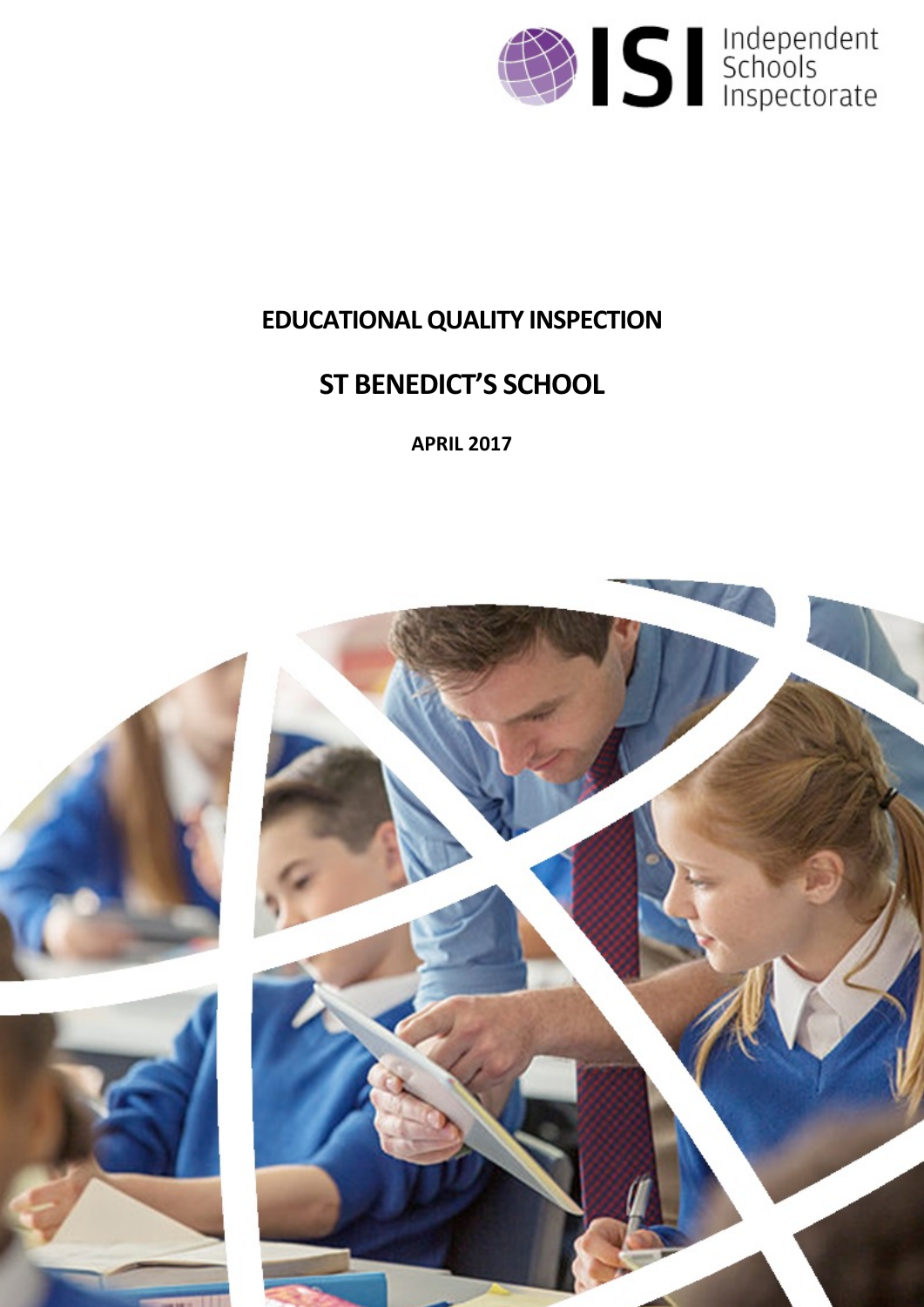# **CONTENTS**

| <b>SCHOOL'S DETAILS</b><br>1 |                                                        |    |  |  |  |
|------------------------------|--------------------------------------------------------|----|--|--|--|
|                              | $\overline{2}$<br><b>PREFACE</b>                       |    |  |  |  |
|                              | <b>INSPECTION EVIDENCE</b>                             | 3  |  |  |  |
| 1.                           | <b>BACKGROUND INFORMATION</b>                          | 4  |  |  |  |
|                              | About the school                                       | 4  |  |  |  |
|                              | What the school seeks to do                            | 4  |  |  |  |
|                              | About the pupils                                       | 4  |  |  |  |
| 2.                           | <b>KEY FINDINGS</b>                                    | 6  |  |  |  |
|                              | <b>Recommendations</b>                                 | 6  |  |  |  |
| 3.                           | THE QUALITY OF PUPILS' ACADEMIC AND OTHER ACHIEVEMENTS | 7  |  |  |  |
| 4.                           | THE QUALITY OF THE PUPILS' PERSONAL DEVELOPMENT        | 10 |  |  |  |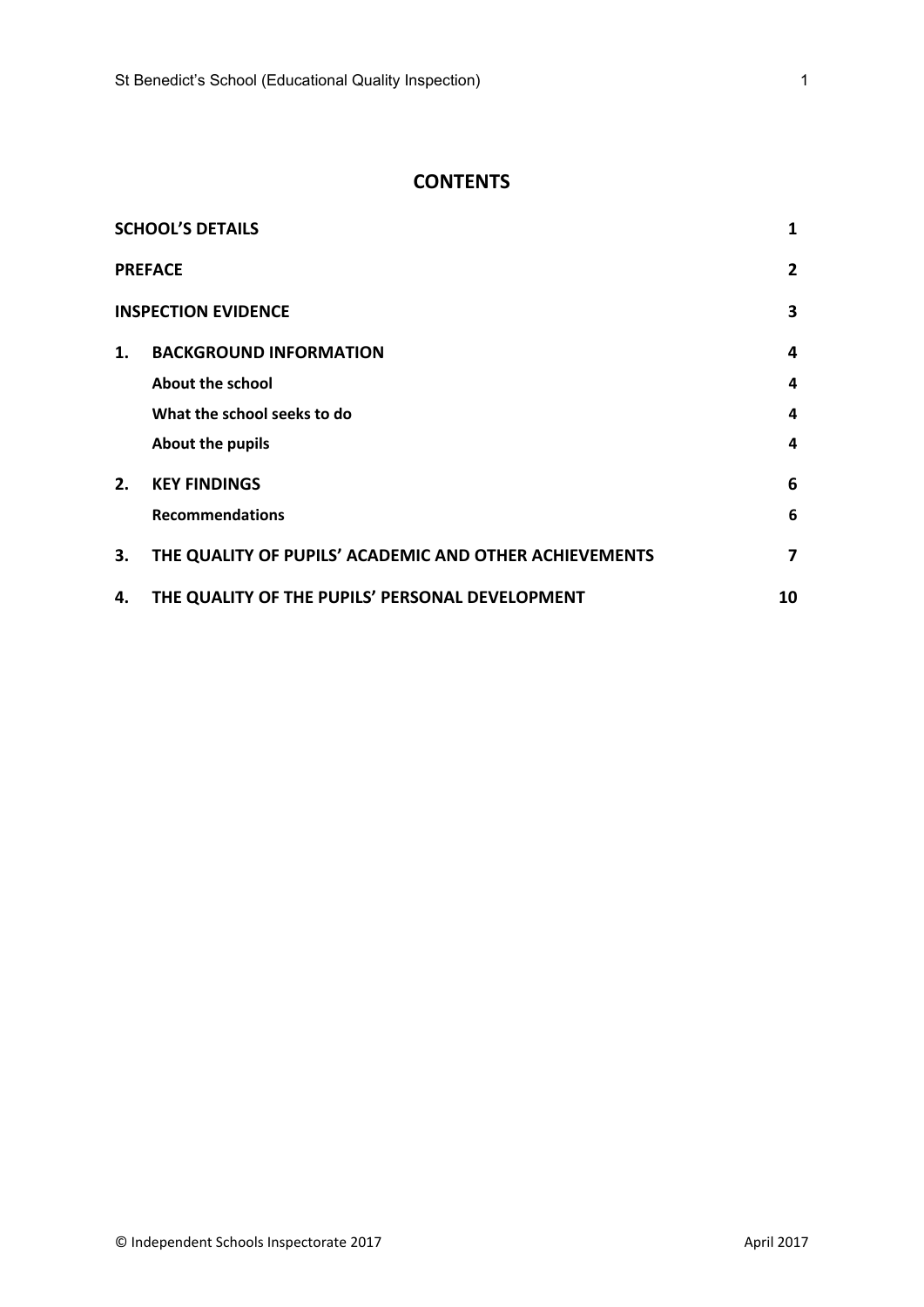| <b>School</b>                    | St Benedict's School          |      |                   |     |
|----------------------------------|-------------------------------|------|-------------------|-----|
| <b>DfE</b> number                | 307/6006                      |      |                   |     |
| <b>Registered charity number</b> | 1148512                       |      |                   |     |
| <b>Address</b>                   | St Benedict's School          |      |                   |     |
|                                  | 54 Eaton Rise                 |      |                   |     |
|                                  | Ealing                        |      |                   |     |
|                                  | London                        |      |                   |     |
|                                  | <b>W5 2ES</b>                 |      |                   |     |
|                                  | England                       |      |                   |     |
|                                  |                               |      |                   |     |
| <b>Telephone number</b>          | 020 8862 2010                 |      |                   |     |
| <b>Email address</b>             | headmaster@stbenedicts.org.uk |      |                   |     |
| Headmaster                       | Mr Andrew Johnson             |      |                   |     |
| <b>Chair of governors</b>        | Mr Pat Murphy O'Connor        |      |                   |     |
| Age range                        | 3 to 18                       |      |                   |     |
| Number of pupils on roll         | 1087                          |      |                   |     |
|                                  | <b>Boys</b>                   | 725  | Girls             | 362 |
|                                  | Day pupils                    | 1087 | <b>Boarders</b>   | 0   |
|                                  | <b>EYFS</b>                   | 54   | <b>Juniors</b>    | 221 |
|                                  | <b>Seniors</b>                | 605  | <b>Sixth Form</b> | 207 |
| <b>Inspection dates</b>          | 26 to 27 April 2017           |      |                   |     |

# <span id="page-2-0"></span>**SCHOOL'S DETAILS**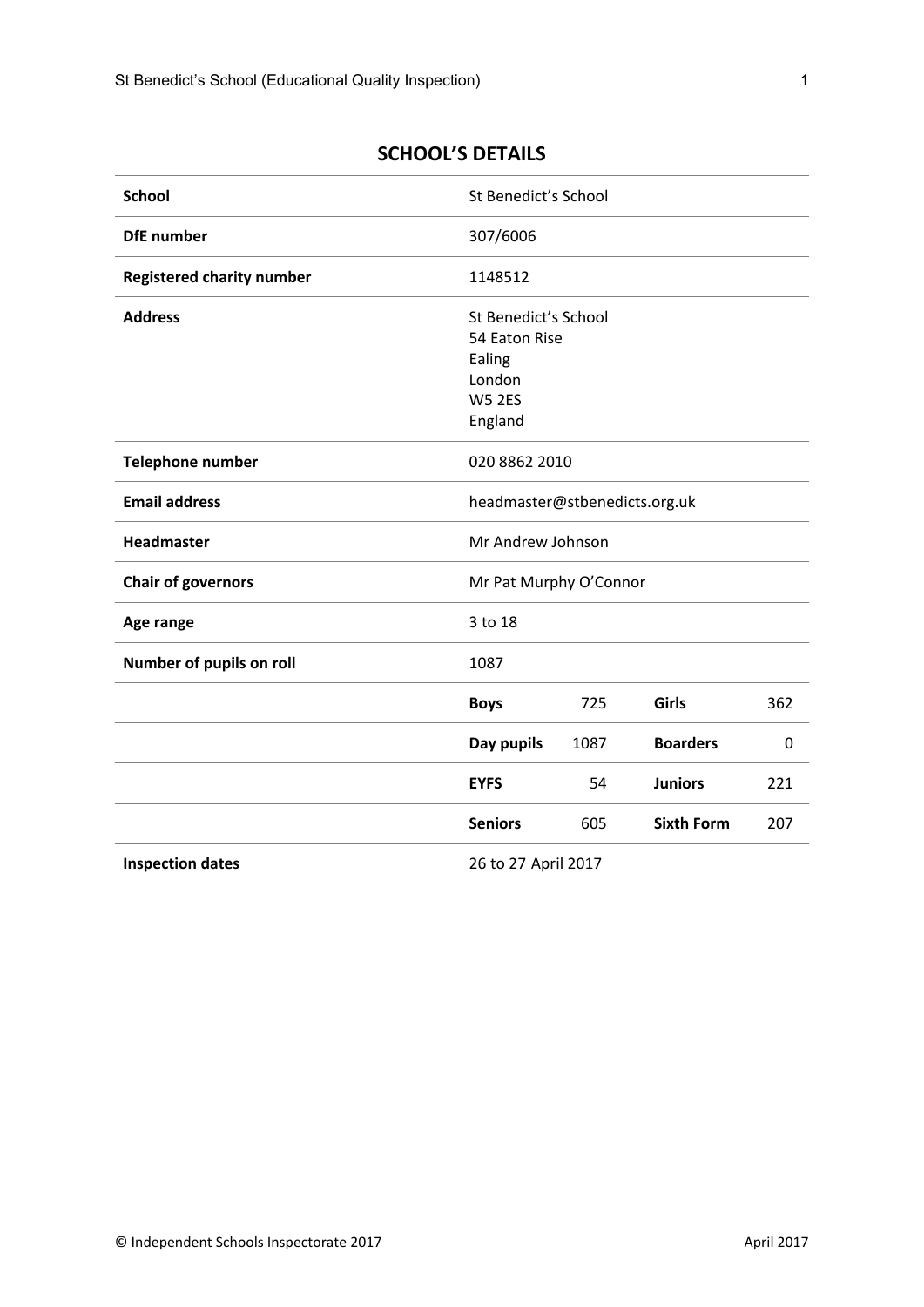## <span id="page-3-0"></span>**PREFACE**

The registration authority for independent schools is the Department for Education (DfE), which directs inspection according to a specified frequency or at any time where the DfE has particular concerns about a school. The Independent Schools Inspectorate (ISI) is the body approved by the Secretary of State for the purpose of inspecting schools which are, or whose heads are, in membership of the associations which form the Independent Schools Council (ISC) and reporting on the extent to which they meet the Independent School Standards ('the standards') in the Schedule to the Education (Independent School Standards) Regulations 2014.

All association independent schools will have an inspection within three years from April 2016, in accordance with the Framework and DfE requirements. The inspection may be of COMPLIANCE ONLY or a combined inspection of EDUCATIONAL QUALITY AND COMPLIANCE depending on a number of factors, including findings from their most recent inspection. Schools judged not to meet the standards following their inspection may also be subject to a progress monitoring visit before their next routine inspection. The progress monitoring visit will judge whether the school has taken the necessary action to meet any unmet standards identified at their previous inspection.

Inspections do not include matters that are outside of the regulatory framework described above, such as: an exhaustive health and safety audit; compliance with data protection requirements; an indepth examination of the structural condition of the school, its services or other physical features; contractual arrangements with parents; an investigation of the financial viability of the school or its accounting procedures.

The inspection was also carried out under the arrangements of the ISC Associations for the maintenance and improvement of the quality of their membership.

**This is an EDUCATIONAL QUALITY inspection, reporting on the quality of the school's work**. It focuses on the two key outcomes:

- The achievement of the pupils, including their academic development, and
- The personal development of the pupils.

Since the school was last inspected, the framework for inspection has changed. The current inspection framework uses different criteria and arrangements for grading from those used in previous inspection frameworks. The judgements made on this inspection are, therefore, not directly comparable to judgements made on previous inspections.

Inspectors may be aware of individual safeguarding concerns, allegations and complaints as part of the inspection process. Such matters will not usually be referred to specifically in the published report but will have been considered by the team in reaching its judgements.

All inspections of independent schools in England are conducted according to the requirements of the Independent School Standards Regulations. However, different inspectorates apply different frameworks that are suited to the different types of schools they inspect. The ISI terminology reflects quality judgements that are at least equivalent to those used by the national inspectorate, Ofsted. ISI reports do not provide a single overarching judgement for the school but instead give a clear judgement about key outcomes for pupils and information on the quality of the school's work.

**The headline judgements must include one of the ISI descriptors 'excellent', 'good', 'sound' or 'unsatisfactory'.**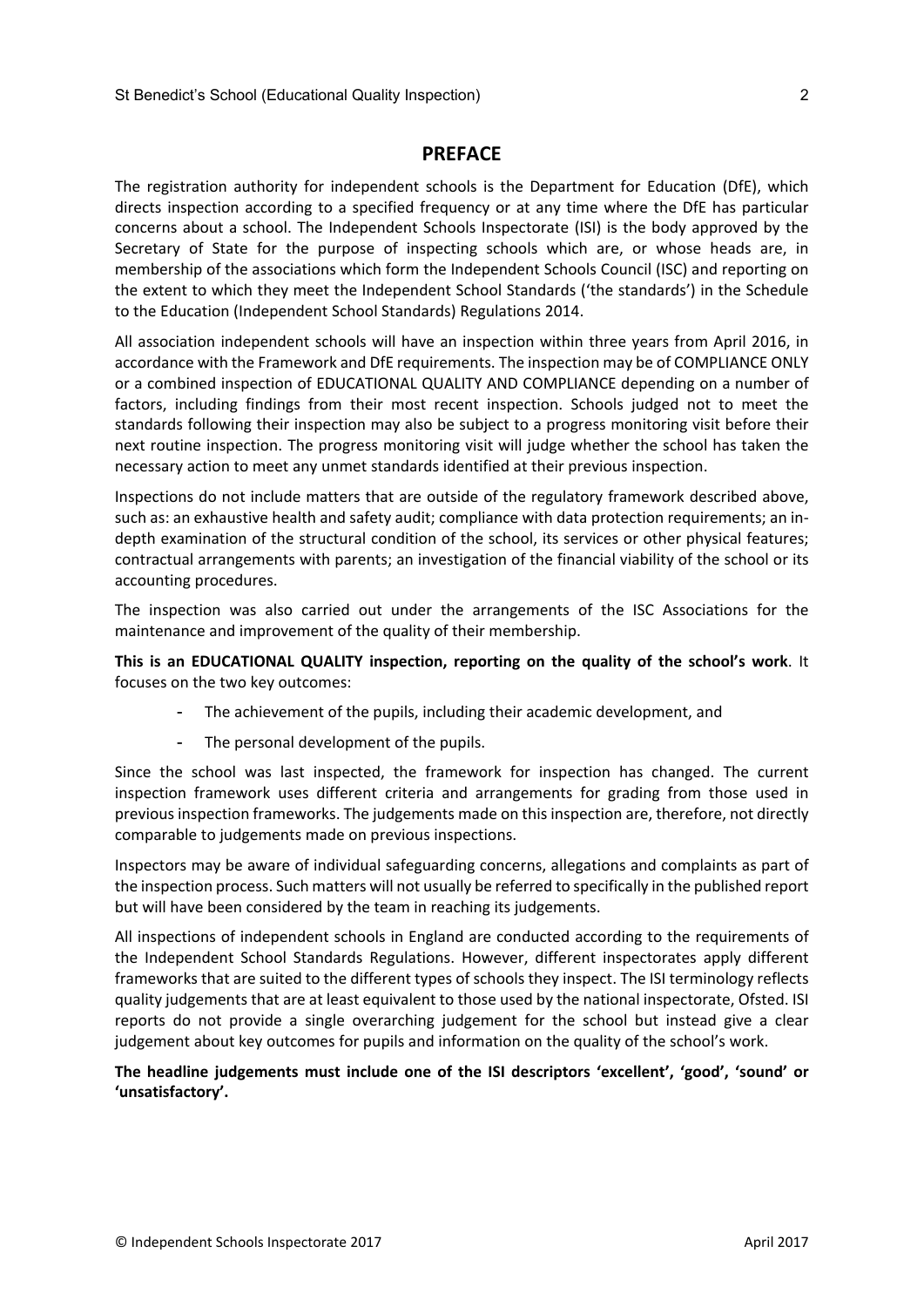## <span id="page-4-0"></span>**INSPECTION EVIDENCE**

The inspectors observed lessons, conducted formal interviews with pupils and examined samples of pupils' work. They held discussions with members of staff and with the chair of trustees and the governor responsible for safeguarding. They observed a sample of the extra-curricular activities that occurred during the inspection period, and attended form meetings and assemblies. Inspectors visited the facilities for the youngest pupils, together with the learning support and educational resource areas. The responses of parents and pupils to pre-inspection questionnaires were analysed, and the inspectors examined curriculum and other documentation made available by the school.

#### **Inspectors**

| Mrs Maureen Bradley | Reporting inspector                               |
|---------------------|---------------------------------------------------|
| Mr David Edwards    | Team inspector (Deputy head, IAPS school)         |
| Mr Grant Whitaker   | Team inspector (Director of studies, IAPS school) |
| Mr Andrew Cleary    | Team inspector (Director of music, HMC school)    |
| Mrs Sarah Haslam    | Team inspector (Head, GSA and HMC school)         |
| Mr Tom Keenan       | Team inspector (Head of sixth form, HMC school)   |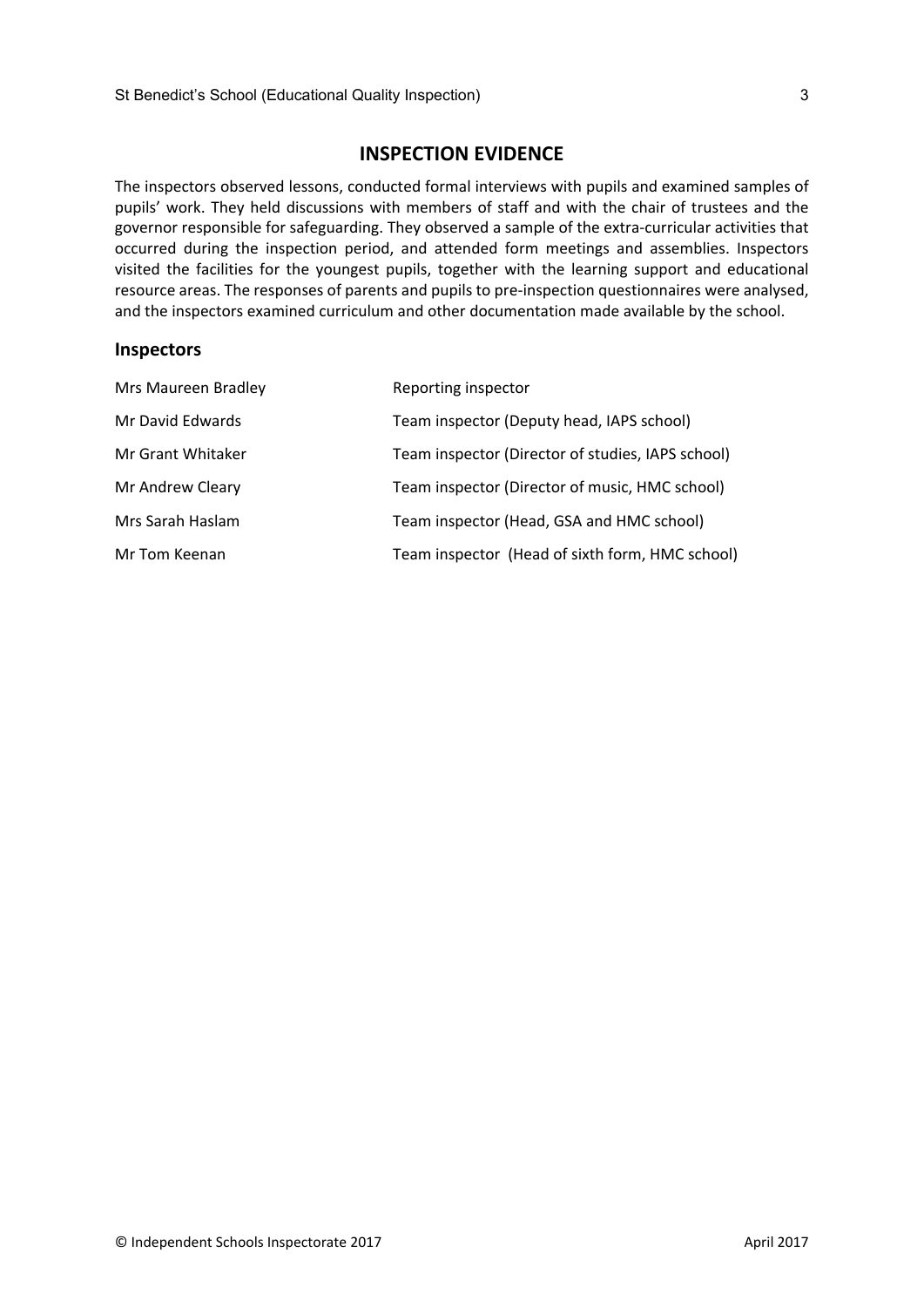# <span id="page-5-0"></span>**1. BACKGROUND INFORMATION**

#### <span id="page-5-1"></span>**About the school**

- 1.1 St Benedict's School is a Roman Catholic co-educational day school for pupils aged 3 to 18 years located in the west London suburb of Ealing. Founded by the monks of Ealing Abbey in 1902 as a school for boys, it has been fully co-educational since 2007 and became a discrete charity, separate from Ealing Abbey, with its own independent board of governors, in 2012.
- 1.2 The school has a mostly new senior executive team, with five out of seven members, including the headmaster, having started in September 2016. Since the previous integrated inspection, the school has opened a new art department and sixth form centre. The school is presently undergoing a refurbishment programme.

#### <span id="page-5-2"></span>**What the school seeks to do**

- 1.3 The school promotes Catholic Benedictine values through its mission of 'Teaching a way of living', based on the Rule of St Benedict. The Benedictine ethos puts the Christian principles of love and forgiveness at the heart of each community.
- 1.4 The school aspires to the highest possible academic standards, whereby pupils become motivated to be self-reliant independent learners and inspired to be active participantsin their learning whilst achieving excellent academic results, thereby enabling them to secure places at top universities and colleges. It seeks to offer an education which allows every pupil to flourish as an individual, with high-quality pastoral care to support their personal development. In accordance with the Rule of St Benedict, the school seeks to give pupils the opportunities and time to provide leadership and service both within school and in the wider community.

## <span id="page-5-3"></span>**About the pupils**

- 1.5 The pupils come from a variety of economic, religious and ethnic backgrounds with about three-fifths of them being Roman Catholic. The majority of pupils attend the school from the surrounding area of Ealing, with a small number travelling from other areas of west London.
- 1.6 Nationally standardised test data provided by the school indicate that the ability of the majority of pupils is above or well above average, with few pupils having below average ability. The school has identified 184 pupils as having special educational needs and/or disabilities (SEND), predominantly with dyslexia, 83 of whom receive additional specialist help. Three pupils in the school have an education, health and care (EHC) plan. English is an additional language (EAL) for 13 pupils and 11 of these pupils receive additional specialist support.
- 1.7 National Curriculum nomenclature is used throughout this report to refer to year groups in the school. Where the school's own names differ from those used nationally, the details are given in the table below: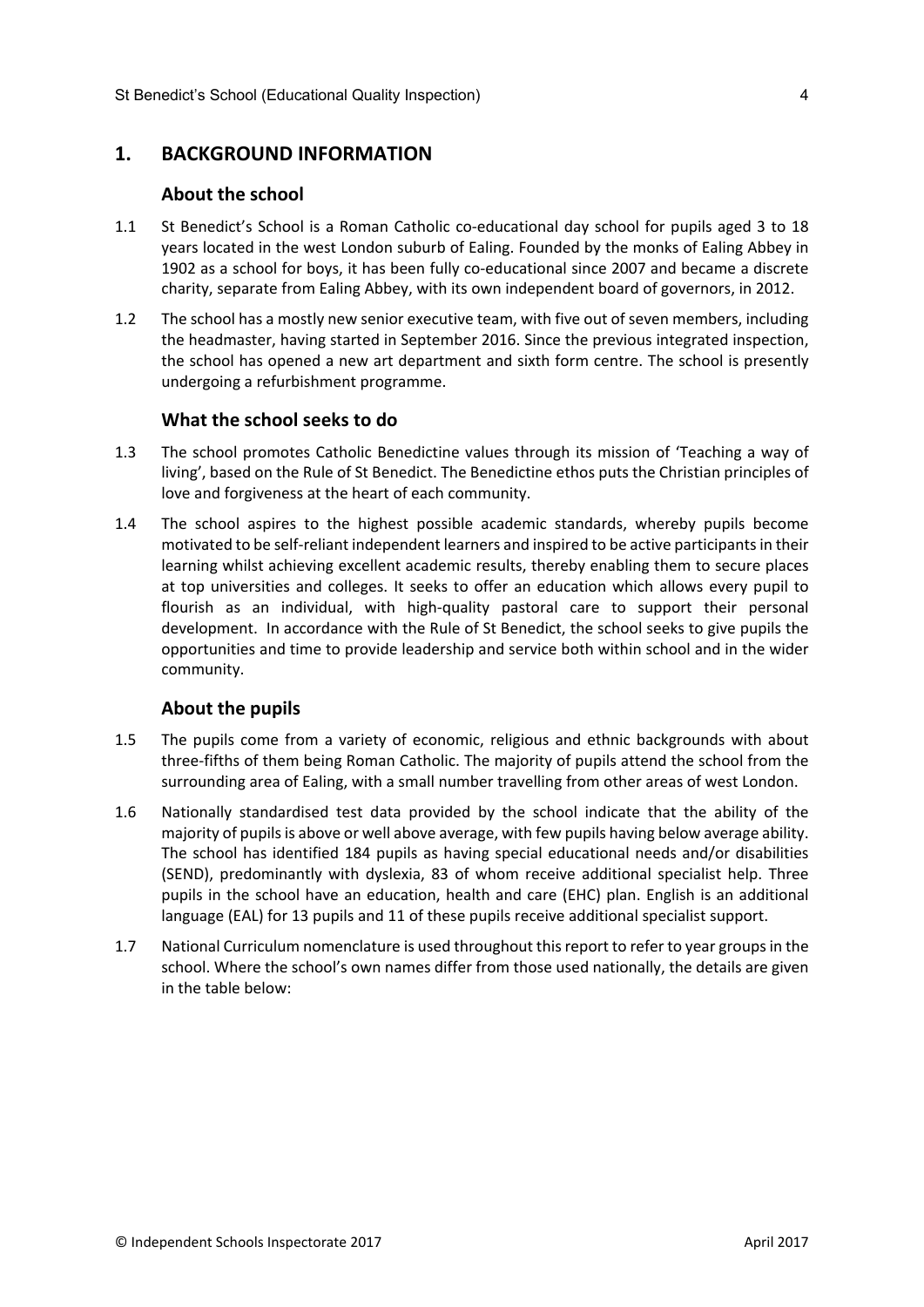| School name         | <b>National Curriculum name</b> |
|---------------------|---------------------------------|
| Pre-Prep 1          | Reception                       |
| Pre-Prep 2          | Year 1                          |
| Pre-Prep 3          | Year <sub>2</sub>               |
| Lower Prep          | Year 3                          |
| <b>Upper Prep</b>   | Year 4                          |
| Form One            | Year 5                          |
| Form Two            | Year 6                          |
| Third Form          | Year 7                          |
| Lower Fourth        | Year 8                          |
| <b>Upper Fourth</b> | Year 9                          |
| Lower Fifth         | Year 10                         |
| <b>Upper Fifth</b>  | Year 11                         |
| Lower Sixth         | Year 12                         |
| <b>Upper Sixth</b>  | Year 13                         |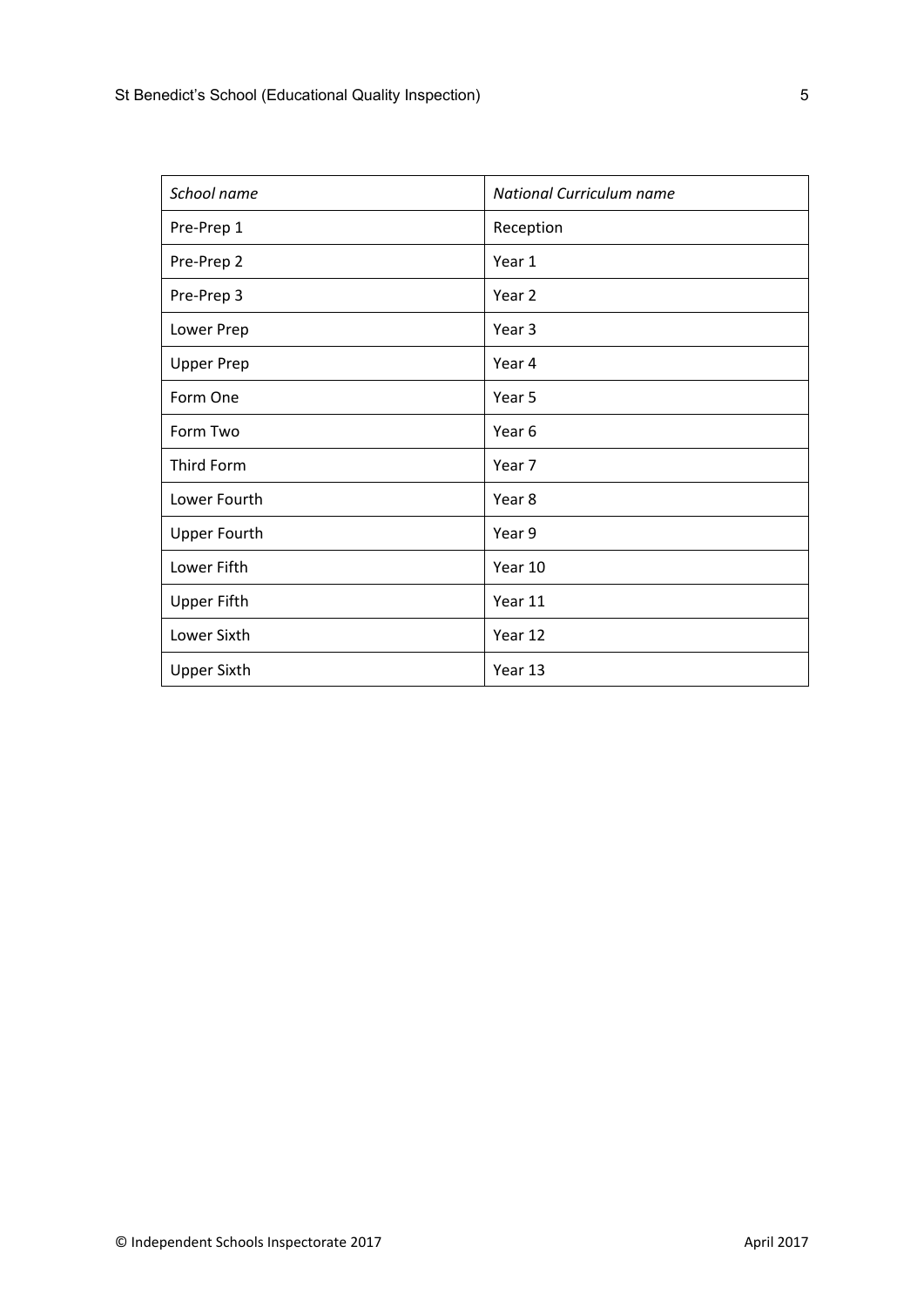# <span id="page-7-0"></span>**2. KEY FINDINGS**

- 2.1 The quality of the pupils' academic and other achievements is good.
	- In both the senior and junior schools, pupils make good progress in knowledge, understanding and skills and in their extra-curriculum activities, with their creative work being particularly strong.
	- The good academic standards achieved throughout the senior school are reflected in the pupils' success in public examinations.
	- Occasionally pupils make insufficient progress because expectations relative to their ability are insufficiently high, and planning fails to meet the needs of all pupils in a particular class.
	- The majority of pupils have excellent attitudes to learning and they apply themselves diligently to their work.
	- Pupils aspire to higher levels of achievement than previously, encouraged by increased focus on academic rigour by leadership and management.
- 2.2 The quality of the pupils' personal development is excellent.
	- Pupils are thoughtful young people with strong values of compassion and service to others, reflected in their exceptional charity and voluntary work.
	- Pupils' spiritual development is excellent and they are knowledgeable about the importance of faith to themselves and others.
	- Pupils demonstrate strong moral and social development and enjoy working together for the good of the school, facilitated by a supportive community and excellent pastoral care.
	- Pupils are tolerant and accepting of the cultural diversity within their own school and the wider community, recognising the value of diversity in enriching their lives.

#### <span id="page-7-1"></span>**Recommendations**

- 2.3 The school is advised to make the following improvements:
	- Implement fully development work on teaching and learning to further improve academic rigour.
	- Ensure that the academic data being collected regarding pupils' individual ability informs teachers' planning, to enable the academic needs of all pupils to be met.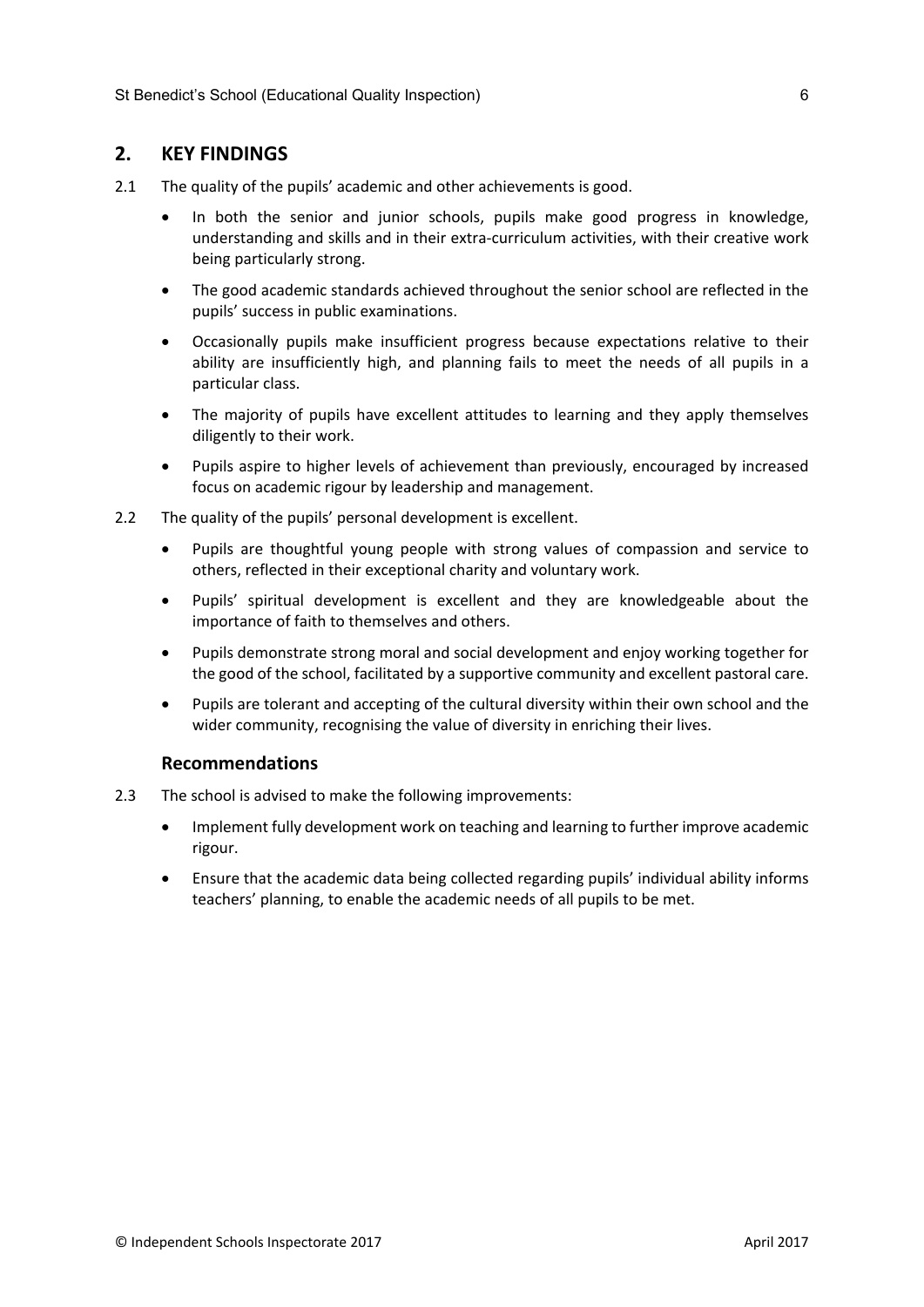#### <span id="page-8-0"></span>**3. THE QUALITY OF PUPILS' ACADEMIC AND OTHER ACHIEVEMENTS**

- 3.1 The quality of pupils' academic and other achievements is good.
- 3.2 Pupilsthroughout the whole school aspire to achieve the highest possible academic standards. This is in response to an increased focus by the governors and the senior leadership and management to improve achievement across all areas of learning. Pupils are responding well to recent demands for greater academic rigour and to the introduction of thorough procedures to track and monitor their progress. In accordance with the school's recent aim, pupils participate actively in their learning.
- 3.3 Junior school pupils develop a good standard of knowledge, skill and understanding in their areas of learning with excellent standards achieved by some, particularly in literacy and in the presentation of their work. Encouraged by their teachers, junior pupils develop good strategies for problem solving as they try to work out problems first before asking the teacher, and collaborate with their friends to share ideas. Scrutiny of senior school pupils' work shows their achievement to be good with some areas of excellence. Senior school pupils are diligent, present their work well and regularly demonstrate significant talents, especially in their extracurricular activities. Excellent standards are achieved in subjects where the teaching fully engages the pupils and provides a stimulating learning experience. This is particularly evident in creative work, which is a strength of the senior school.
- 3.4 Children in the EYFS are confident speakers, can read simple words and develop fine motor skills as is shown in their writing. As they develop, the junior school pupils confidently plan, evaluate and edit their own work and evaluate the work of others successfully. Their competence in speaking, listening, and writing is well developed and is a strength that facilitates their work in other subjects. In an English lesson, the youngest pupils developed their phonic understanding well to increase the pace and accuracy of their reading. High standards are achieved in all aspects of literacy in the senior school. Pupils develop very good communication skills and can express their understanding and views with clarity and care when speaking and writing. They express themselves confidently and enjoy working collaboratively to share ideas. In a GCSE drama lesson, pupils used highly developed verbal and collaborative skills productively to devise a highly successful scene based on Brechtian techniques.
- 3.5 Junior pupils demonstrate age-appropriate numeracy skills. Children in the EYFS confidently count beyond ten when playing shops. Younger junior school pupils were able to apply their understanding of area and perimeter to both simple and complex shapes in a mathematics lesson. Pupils generally have a good understanding of these skills and apply them successfully in other areas of the curriculum. A lack of appropriate challenge built into the planning of numeracy lessons, however, means that some pupils progress less rapidly than could be expected, especially the more able mathematicians. Throughout the senior school, pupils show a strong basic level of numeracy and are able to apply this across the curriculum. Amongst the more able pupils, levels of numeracy are excellent. Sixth-form pupils are adept at using statistics; A-level pupils connected the use of probability tables to their algebraic calculations with confidence.
- 3.6 Information and communication technology (ICT) is used competently by all ages throughout the junior school. Pupils understand how technology impacts upon their lives and they use it appropriately to seek and find information, solve problems and support their learning. Pupils are able to synthesise information from a variety of traditional and technological sources to learn and present their work. For example, in a humanities lesson, older junior school pupils were able to use books, artefacts and mobile devices to compare their lives with those of children in India. Senior pupils use ICT when it is appropriate and they integrate it well into all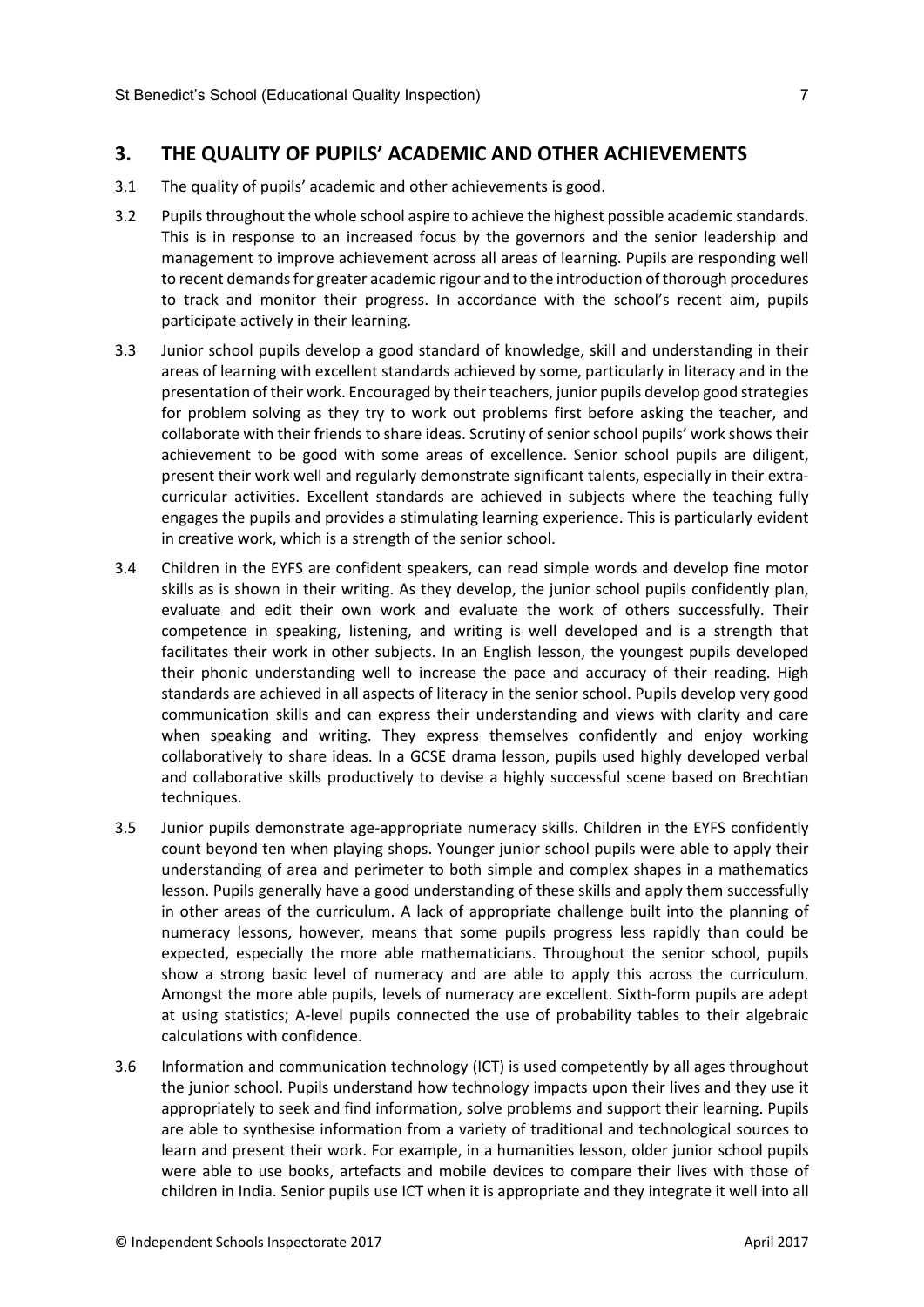subject areas. Younger senior school pupils used a variety of technological resources successfully in history presentations on the Renaissance. Pupils benefit from the wellresourced facilities throughout the school, which is a result of sound investment by the governing body.

- 3.7 Junior pupils are not entered for national curriculum tests at the age of seven or eleven but the school's internal assessment tests confirm that they make good progress overall. The scrutiny of pupils' work and evidence of achievement in the classroom shows that pupils consistently attain high standards. Children's progress in the EYFS is excellent from their starting points because progress is facilitated by thorough planning that focuses on their interests and aptitudes. Children in the Nursery reach their expected level of development and achievement and the Reception children demonstrate secure achievement levels in all seven areas of the Early Learning Goals, with many exceeding these. Junior school pupils are successful in their applications to enter the senior school or other selective schools of their choice. Results in GCSE and A Level examinations for the years 2013 to 2015 are consistently above the national average. Since 2013, on average, half of all GCSE grades awarded were A\*to A and seventy-two per cent of pupils have been awarded A\*to B grades in their A-level examinations. Standardised measures of progress to GCSE and A level that are available indicate that, historically, pupils have made appropriate progress in relation to the average for pupils of similar abilities. Pupils report that they are very appreciative of the level of support and help given by their teachers in their examination years. The majority of pupils leaving the school after the sixth form are accepted to their first choice of higher education establishments, often gaining entry to universities that have high academic entry requirements.
- 3.8 It is evident in the scrutiny of pupils' work and the achievement observed in lessons that good and often excellent progress is now being made by the majority of pupils throughout the whole school in most areas of learning. Most parents and pupils in their responses to the preinspection questionnaire reported that they are highly satisfied with the progress being made. On the few occasions when pupils fail to make sufficient progress, it is often due to a lack of challenge in the work set, due to the low expectations in teaching which underestimates the potential of the pupils. Such planning does not take sufficient consideration of the ability of the pupils and evidence of the school's own assessment data. This has begun to be addressed by the school through an increased focus on improving the monitoring of pupils' progress and developing teaching and learning strategies. Throughout the school, pupils with SEND make good progress as a result of the specialist support they receive and through the help given in the classroom. Progress of the more able pupils is excellent in lessons where work is challenging and suitable extension tasks are available to stimulate their interest, but this is not yet consistent.
- 3.9 Throughout the school, pupils achieve good and often excellent standards in a range of cocurricular activities and pursuits which lead to some well-developed physical skills and excellent creative work. Pupils are exceptional in their voluntary service to others and in their charity work in both the local community and overseas communities. They have been successful in a variety of academic pursuits and competitions, such as science Olympiads. They take advantage of the sporting and artistic opportunities available to them at all ages. Junior pupils achieve a good level of success in sporting competitions and in artistic performance, especially in drama, dance and music. Senior pupils gain success in regional and national competitions in sport, including team success in rugby, cricket, athletics and hockey and individual success in a wide variety of pursuits, including sailing, fencing and gymnastics. Pupils' achievement in the Duke of Edinburgh's Award scheme (DofE) is exceptional with over 100 pupils involved and as many as 30 participating in the gold level each year. Large numbers of pupils participate in the Combined Cadet Force (CCF), developing a wide range of skills. Pupils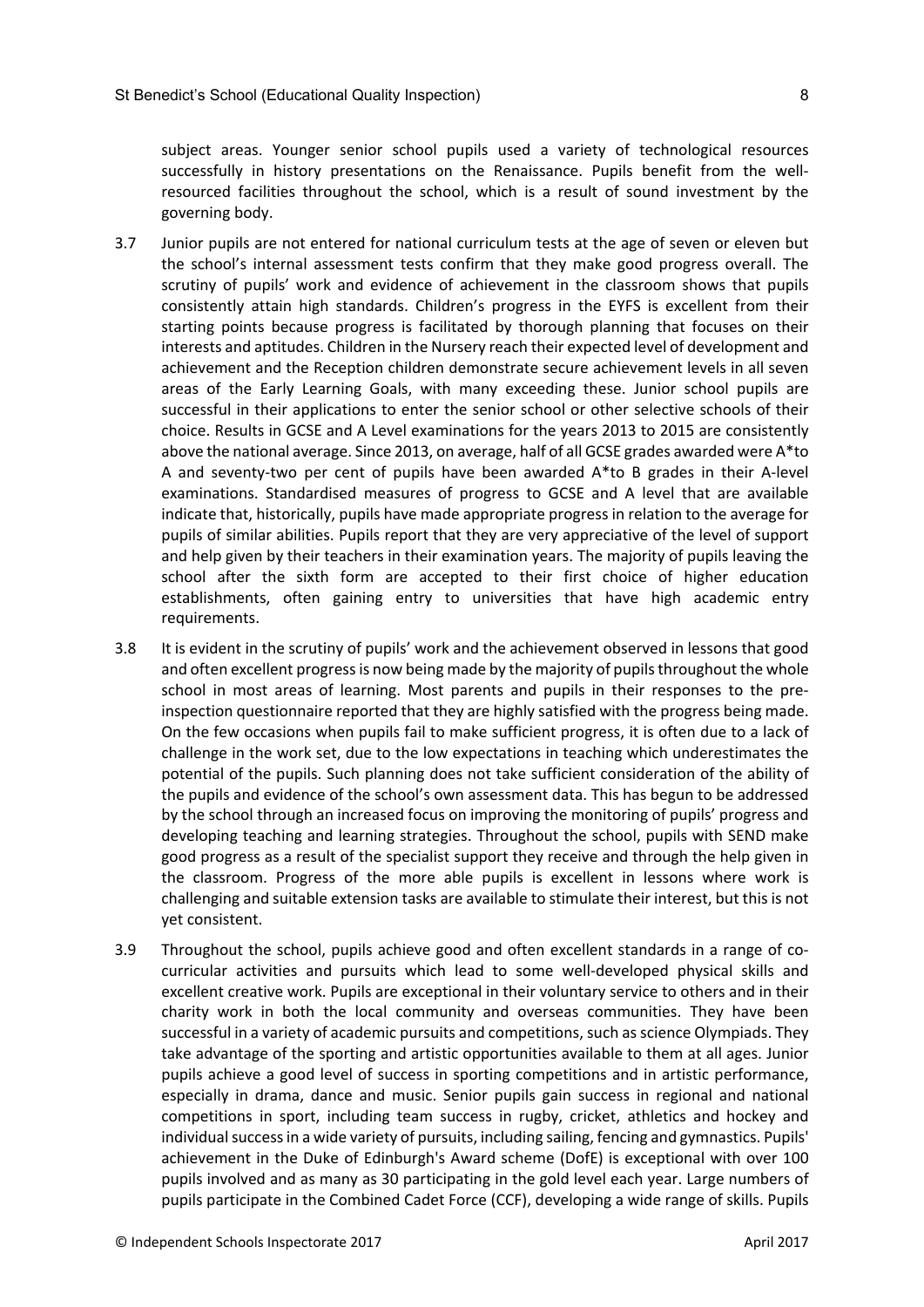at all ages enjoy their engagement in school music, producing performances of an excellent quality. Many pupils perform in a wide range of choirs, bands and orchestral groups. Individual success is evident in drama examinations and school performances, as seen in a recent production of *Amadeus*. Five pupils have successfully had their work accepted for a national A-level art exhibition.

3.10 The majority of pupils' attitudes to learning are excellent. They are keen to learn and work hard to achieve their best. As they mature, they set themselves ambitious goals and grow in confidence in their own ability as a result of the encouragement of their teachers. Pupils generally settle quickly into tasks and lessons, apply themselves diligently and remain engaged and focused, although some falling away from these normally high standards was observed in a small number of pupils. As pupils progress through the junior school, they enjoy working together in pairs and groups and further develop their independent working skills. Children in the EYFS enjoy opportunities to be independent and make decisions, choosing their own activity on the 'carpet' and happily engaging in role-play activities. Older junior school pupils enjoy working with others on project work. When they are positively engaged, pupils show a sense of interest in their work and the community around them.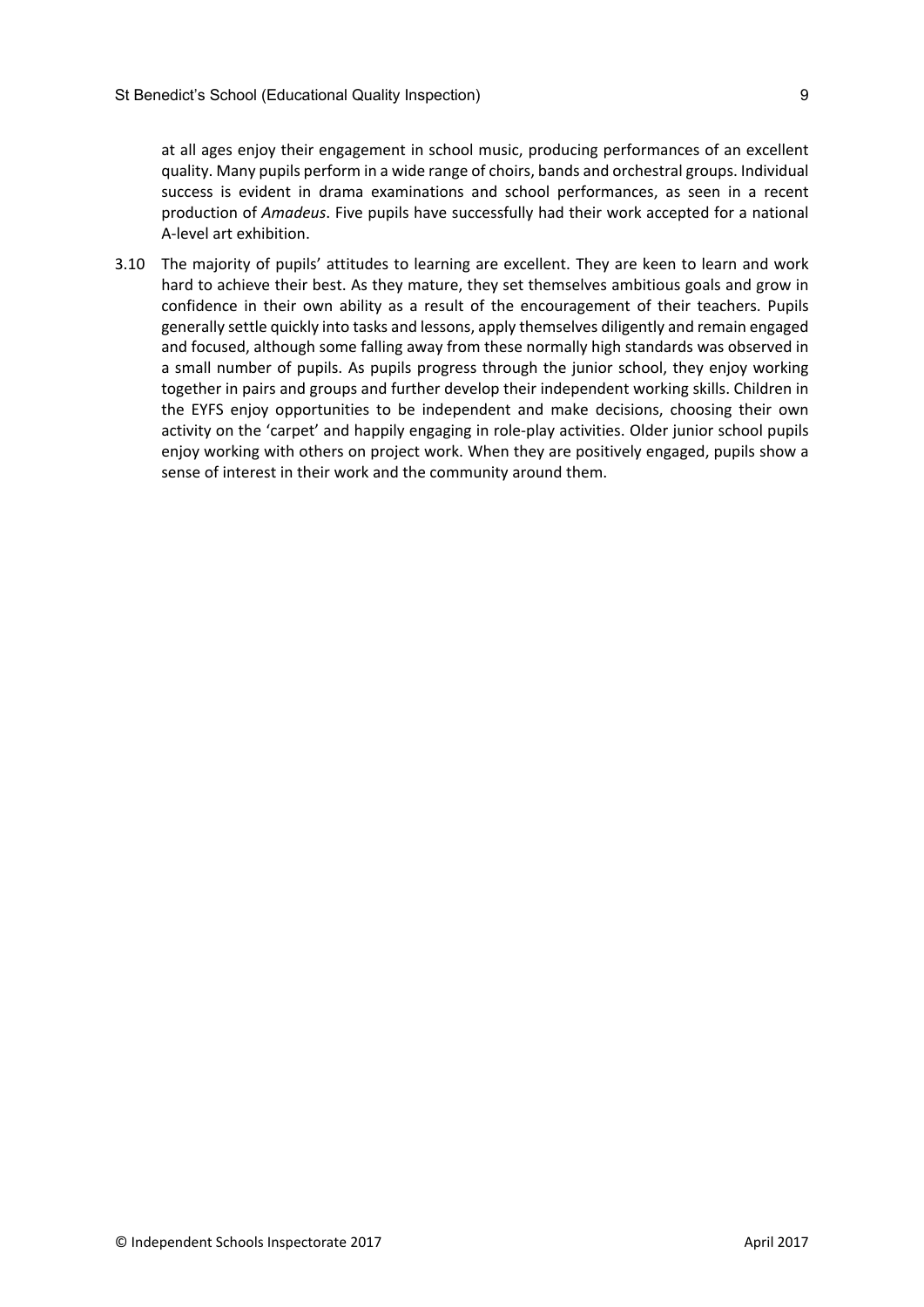# <span id="page-11-0"></span>**4. THE QUALITY OF THE PUPILS' PERSONAL DEVELOPMENT**

- 4.1 The quality of the pupils' personal development is excellent.
- 4.2 Pupils are thoughtful, modest and kind young people who exhibit a quiet confidence in their own abilities and self-worth. They feel that they belong to a warm and welcoming community where they are recognised as individuals and, in accordance with the Benedictine ethos, they develop strong values of compassion and service to others. Pupils appreciate the school ethos of placing appropriate emphasis on developing a person's character and personality whilst encouraging them to aim to do their best academically. Most parents in their questionnaire responses reported that the school promotes an environment which successfully supports their children's personal development.
- 4.3 Pupils throughout the school understand how they are developing as learners. In the EYFS, a constructive atmosphere is created, allowing children to develop friendships. This builds their confidence as they work and play together. As they move up the school, they grow in selfesteem, begin to accurately evaluate their own strengths and weaknesses and can articulate the progress they are making. Pupils feel encouraged by helpful, constructive feedback from teachers and the close monitoring they receive regarding their progress. Senior pupils value the opportunities given to shape their own future and speak very highly of the school's advice in the process of choosing examination subjects and in assessing careers information. Decision-making opportunities give these pupils a sense of increased maturity which helps them to develop as individuals and ensures they feel ready to move to their next phase of education.
- 4.4 Pupils demonstrate a highly developed spiritual understanding and this is a particular strength of pupils' personal development. They recognise the importance of faith in their lives. Pupils feel that the Abbey and Chaplaincy are valuable places for reflection, as is the Rainbow Room in the junior school. Most pupils understand that everyone at the school is involved in working towards the aim to keep the Christian principles of service, love and forgiveness at the heart of their community. Pupils' appreciation of the non-material aspects of life is highly developed and these elements are valued by pupils, who recognise that they enhance their lives. Year 7 pupils spoke of how the spiritual life of the school enables them to reflect on how fortunate they are. They also valued the opportunity to reflect on spiritual and philosophical matters during the time they spent on retreat. Junior pupils respect the 'Living our Mission Award', a special scheme that encourages pupils to live by the school's values. Pupils of all ages are comfortable discussing spiritual matters in lessons and assemblies. The emphasis on religious education in the curriculum develops their understanding of their faith and the faith of others. Pupils feel that their peers are respectful of this aspect of life.
- 4.5 The majority of pupils develop and demonstrate a strong moral understanding and distinguish right from wrong, understand and respect systems of rules and accept responsibility for their own behaviour and their behaviour towards others. Pupils say school rules are clear and the systems for rewards and sanctions are generally respected, although a few pupils can occasionally be observed in lessons and in the playground straying from the common expectation. The pupils feel they have clear guidance through the school code of conduct that is posted around school and promoted by the school leadership and teachers. They value the recent increased focus on good conduct and feel that the new behaviour policy sets much higher expectations for them to adhere to. They are aware of the need to look after each other and feel strongly that bullying is unacceptable and against the school ethos of showing love and kindness to everyone. Pupils understand that the values learnt in school are important in the wider community. They engage willingly in an integrated personal, social, and health education (PSHE) programme which raises awareness of traditional British values and democracy. Sixth-form pupils are quick to identify perceived cases of political incorrectness in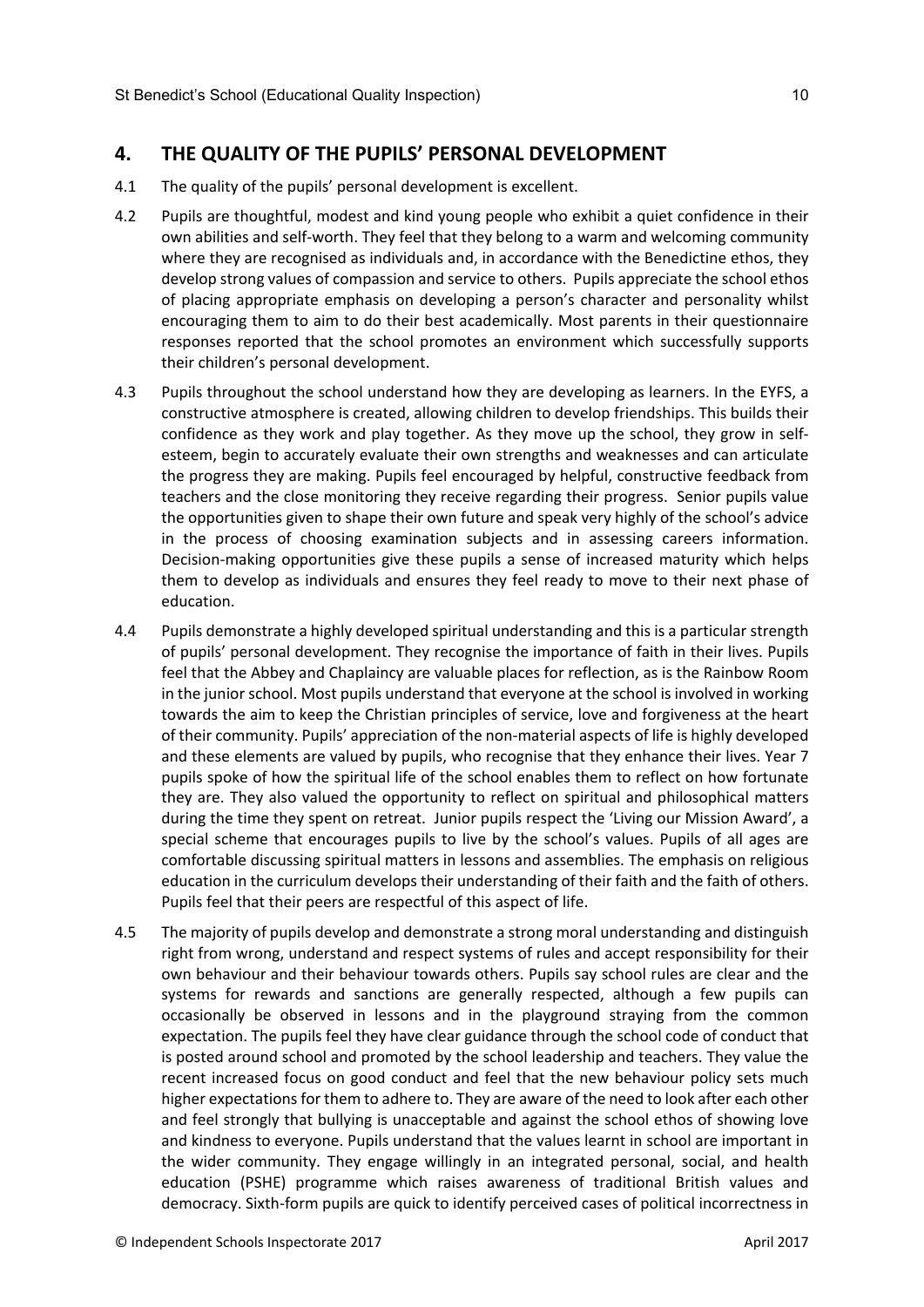school debates. They eagerly engaged in informed political discussion as they planned their mock election to coincide with the forthcoming general election. In an innovative workshop based on the government's 'Prevent' strategy, pupils were able to debate the complex issues revolving around terrorism and radicalisation.

- 4.6 Pupils' social development is excellent. They develop good relationships with each other and their teachers as a result of the supportive nature of the school community and the excellent pastoral care systems that are in place. Through collaborative working in the classroom, their fundraising and extra-curricular activities, they understand the benefits of sharing and teamwork. The youngest children in the EYFS are good at taking turns and helping each other, whilst older pupils are good at working towards common goals. This collective approach is a real strength of the school. Opportunities to share in school development are eagerly taken by school councils, which include pupils from Year 4 to the sixth form. Pupils feel they have a voice in the school community and they are keen to make their voice heard. Opportunities to take on roles of responsibility are plentiful and pupils are proud to be elected to positions that help in the development of their leadership skills. Prefects, team and house captains, form leaders, members of the school councils and the Chaplaincy undertake their duties seriously. Every pupil in Year 6 learns social skills from their ambassadorial roles across the curriculum and pupils throughout the school willingly take turns in leading the prayers in the Abbey. Pupils' sense of their capacity to work towards the common good is highly developed and encouraged by a range of opportunities to contribute to the local community and further develop their social skills. Junior pupils raise funds for the local Ealing community every year through their Christmas appeal. The sixth form are proud of their service programme and the work they do, for example with senior citizens, which they find rewarding. They recognise the benefits this brings in terms of building relationships with others outside of the school. Pupils particularly enjoy sharing their art displays and musical and drama performances with local people.
- 4.7 Pupils are respectful of each other's religious and cultural backgrounds and value the diversity within their own community and the wider community, recognising the way it enriches their lives. Pupils talk knowledgably of other cultures and respect the experience they gain from living in the diverse community of west London. Diversity is championed across the curriculum and it is natural for pupils to discuss different faiths and religious traditions in lessons. Tolerance of others' views is intrinsic to the whole community. Pupils of all faiths or none are welcomed into the school and are encouraged to celebrate their own feasts and traditions. Pupils are enthusiastic about the opportunities they have to offer service to overseas communities, as afforded by the trip to Lourdes to assist disabled children and an initiative to support the rebuilding of communities in Sri Lanka after the tsunami. Pupils say their greatest achievement is their fundraising for charities to help those from other cultures who are less privileged than themselves.
- 4.8 Pupils understand how to stay safe and how to look after themselves. They understand the importance of a good diet, exercise and how to recognise factors influencing their well-being. Pupils feel that the school actively encourages them to be involved in sport and exercise. They understand how to be physically healthy and also recognise the importance of mental health. They respect the attention given by the school to maintaining a balanced lifestyle and recognise that the underlying spiritual heart of the school provides stability and calm, which help to counteract the challenges of stress. Pupils appreciate the pastoral support they receive including the work of the counsellor, school nurse and Chaplaincy. Pupils feel safe in school and recognise that safeguarding is strongly promoted. Pupils know who they can turn to when they are worried or upset and junior pupils feel confident that the worry boxes will be emptied frequently. Pupils report that anti-bullying and e-safety workshops are effective and appreciated. They feel well supported and educated in e-safety matters. Pupils are